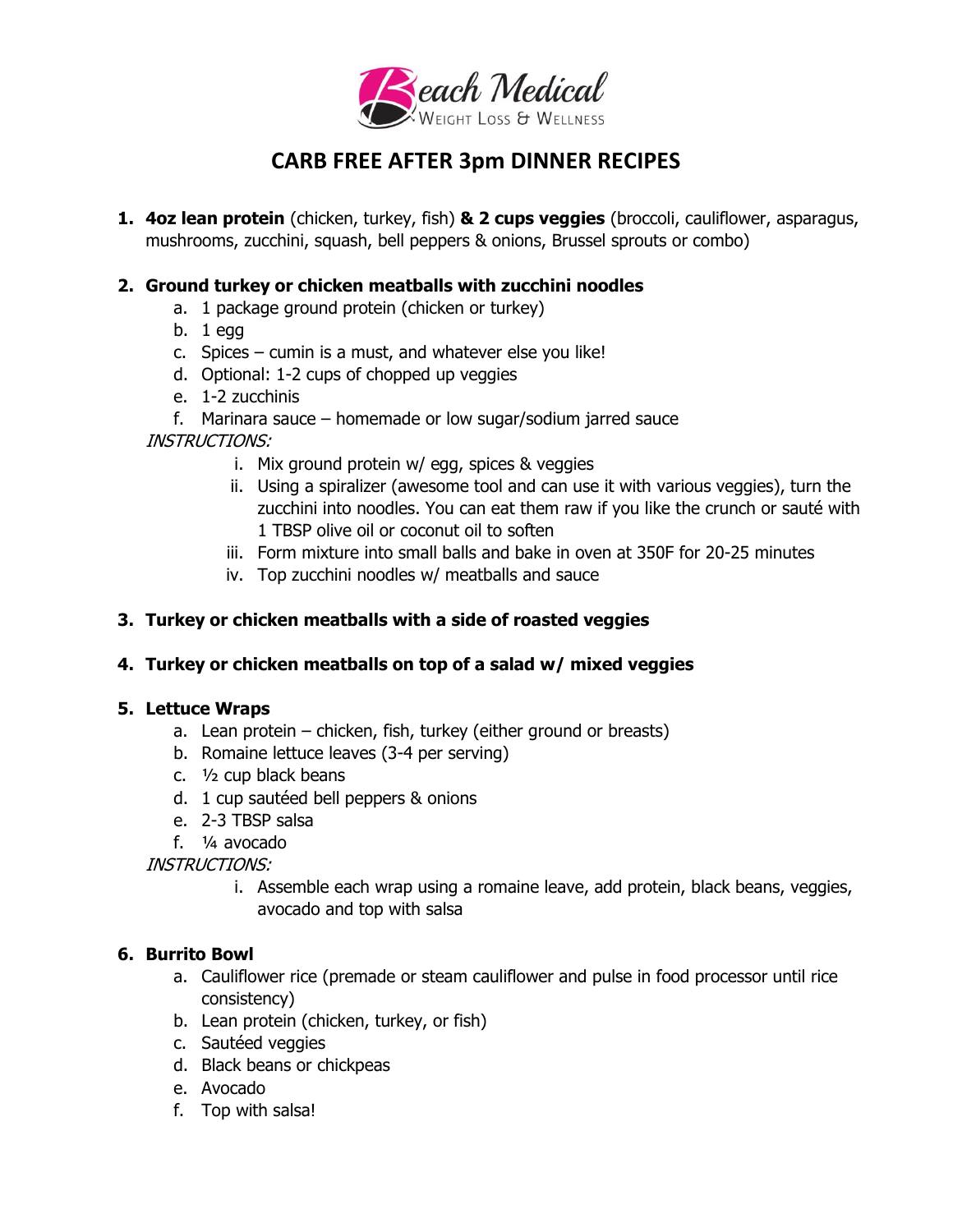# **7. Curry**

- a. 1lb Chicken breast
- b. 1-2 cans unsweetened coconut milk
- c. 1 can chickpeas
- d. 1 bag frozen cauliflower
- e. Curry powder & garlic powder

# INSTRUCTIONS:

- i. Sautee chicken breast in 1 TBSP olive oil, and add cans of unsweetened coconut milk
- ii. Add in 2-4 TBSP curry powder (adjust to taste), 1 TBSP garlic powder, 1 can chickpeas, 1 bag thawed cauliflower
- iii. Cook on stove top for 15-20 minutes until chicken is cooked through

# **8. Hearty Chili** (with or without meat)

INGREDIENTS:

- a. 1lb ground chicken or ground turkey
- b. 2-3 cups chopped veggies (peppers, onions, mushrooms, zucchini, squash, broccoli, okra, whatever you like!)
- c. 1 14oz can diced tomatoes
- d. 1 large can of tomato sauce (low sodium)
- e. Chili powder, cumin, garlic powder, pepper
- f. 1 cup low sodium chicken broth

INSTRUCTIONS:

- i. Cook ground protein then combine everything into a big pot!
- ii. Add in spices to taste, can always top with hot sauce!
- iii. Cook for 15-20 minutes
- iv. Great for leftovers!!

# **9. Buffalo Chicken Casserole**

- a. 1 rotisserie chicken
- b. 1 spaghetti squash
- c. 3 eggs
- d. 1 onion, diced
- e. 1 cup hot sauce
- f. ¼ cup ranch
- g. 1 tsp garlic powder
- h. ¼ tsp pepper
- i. Salt & pepper to taste

INSTRUCTIONS:

- i. Spray 13x9 pan and set oven to 400°F
- ii. Lightly cook vegetables and shred squash with a fork
- iii. Mix everything in a bowl; transfer to pan & bake for 30-35 minutes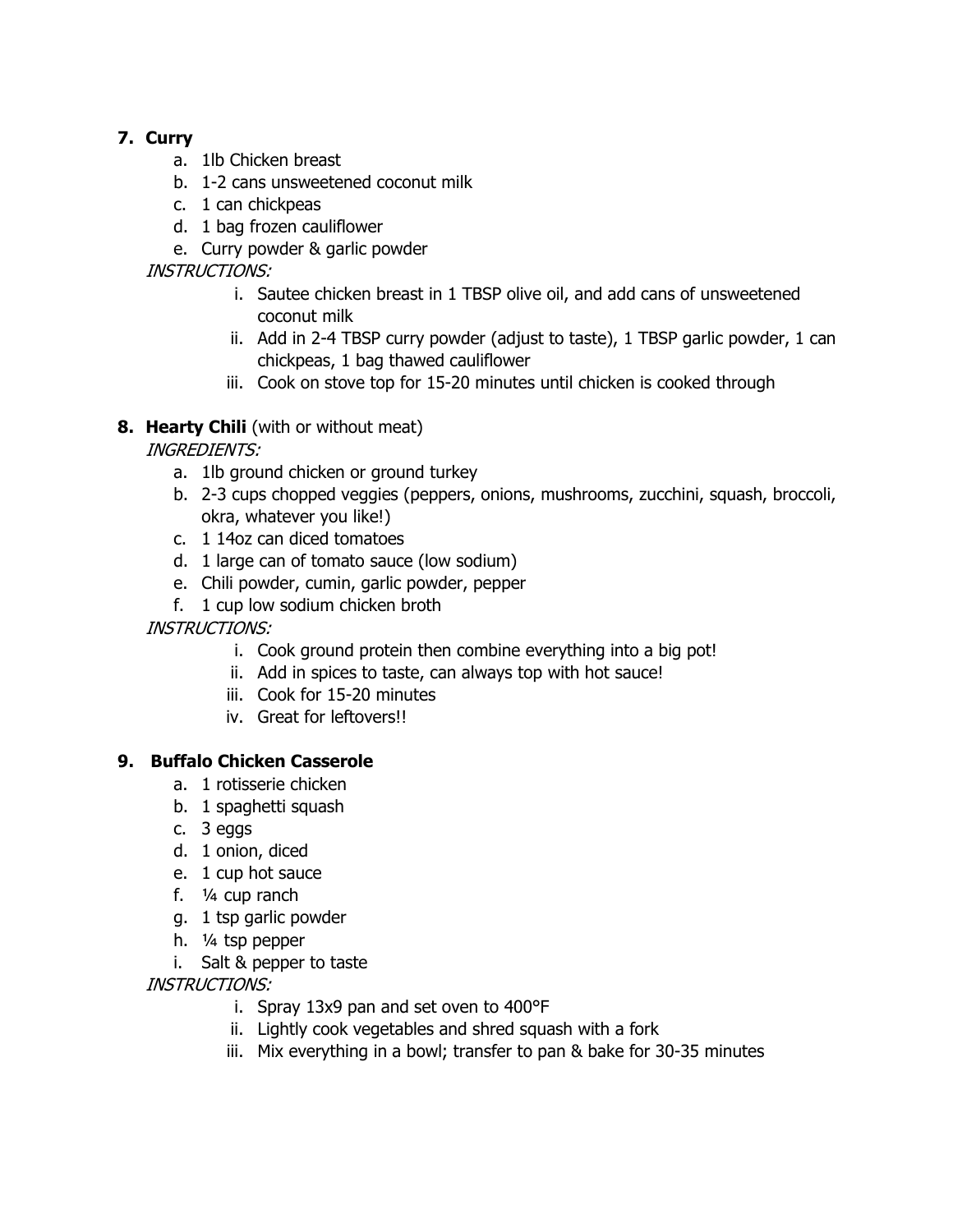### **10.Stir Fry**

- a. Lean protein
- b. Mixed veggies of choice
- c. 2-3 TBSP soy sauce or liquid amino acids
- d. Riced cauliflower optional in place of rice

# **11. Almond Crusted Chicken & Brussels Sprouts**

- a. 1 pound of chicken breast
- b. 1 cup sliced almonds
- c. bag of frozen or fresh Brussels sprouts
- d. salt & garlic powder

### INSTRUCTIONS FOR BRUSSELS SPROUTS:

- i. Set oven to 400°F
- ii. Steam brussels sprouts until able to pierce with a fork
- iii. Drizzle 13x9 pan with olive oil
- iv. Cut brussels sprouts and lay in pan
- v. Sprinkle pink Himalayan rock salt & garlic evenly over sprouts & mix
- vi. Place in oven for 20 minutes

# INSTRUCTIONS FOR CHICKEN:

- i. Set oven to 350°F
- ii. Slice chicken into long strips
- iii. Use blender to grind almonds
- iv. Coat chicken strips in egg, then roll in ground almonds
- v. Lay across a greased 13x9 pan
- vi. Place in oven for 15 minutes or until cooked

# **12.Crockpot, Seared, or Baked Chicken with a Vegetable** (broccoli, peas, zoodles, etc.)

# **13.Shrimp or Salmon or Chicken Stir Fry**

Sauté vegetables & protein – skip the rice!

(Leftovers could be used for lunch with brown rice)

If using soy sauce, get low-sodium or "liquid aminos"

# **14. Lettuce Wrapped Turkey Burgers** (cheese on top or stuffed inside)

- **15. Stuffed Peppers** (chicken or ground turkey with chopped up vegetables inside of a pepper)
- **16. Kabobs** (zucchini, onion, peppers, chicken on a stick and baked for 20 minutes)
- **17. Fajitas** (eat just the mix or put it in a piece of lettuce)

# **18. Baked Salmon & Asparagus**